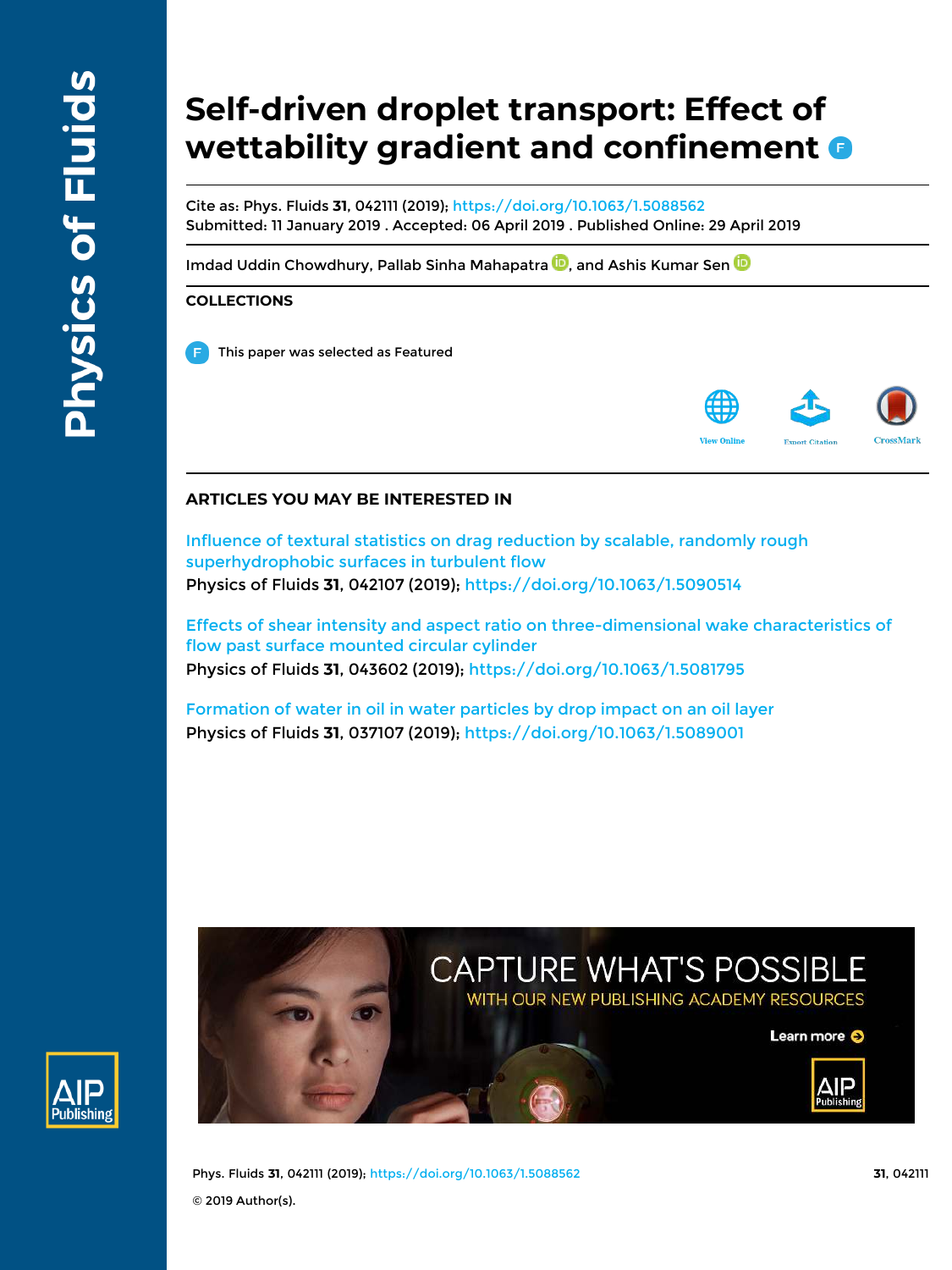# Self-driven droplet transport: Effect of wettability gradient and confinement  $\bullet$

Cite as: Phys. Fluids **31**, 042111 (2019); doi: 10.1063/1.5088562 Submitted: 11 January 2019 • Accepted: 6 April 2019 • Published Online: 29 April 2019



Imdad Uddin Chowdhury, Pallab Sinha Mahapatra,<sup>a)</sup> and Ashis Kumar Sen

# AFFILIATIONS

Department of Mechanical Engineering, IIT Madras, Chennai 600036, India

**a)**Author to whom correspondence should be addressed: pallab@iitm.ac.in

# ABSTRACT

Surface tension driven droplet transport in an open surface is increasingly becoming popular for various microfluidic applications. In this work, efficient transport of a glycerin droplet on an open wettability gradient surface with controlled wettability and confinement is numerically investigated. Nondimensional track width  $w^*$  (ratio of the width of the wettability gradient track  $w$  and the initial droplet diameter  $d_0$ ) of a wettability gradient track laid on a superhydrophobic background represents wettability confinement. A lower value of  $w^*$  represents higher wettability confinement. Droplet behavior changes for different wettability confinements and gradients of the track. It is found that droplet velocity is a function of the wettability confinement and the gradient; droplet transport velocity is maximum for  $w^* = 0.8$ . Higher confinement  $(w^* < 0.8)$  leads to a significant reduction in droplet velocity. Droplet transport characteristics on hydrophilic–superhydrophilic, hydrophobic–superhydrophilic, and superhydrophobic–superhydrophilic tracks are studied. It is found that for a fixed length of the track, droplet velocity is maximum for the superhydrophobic–superhydrophilic track. A droplet transport regime is demonstrated for a wettability gradient track with different confinements, and it is found that the droplet is transported for wettability confinement  $w^* > 0.6$  irrespective of the wettability gradient of the track. These findings provide valuable insight into efficient droplet manipulation in microfluidic devices.

Published under license by AIP Publishing. https://doi.org/10.1063/1.5088562

#### I. INTRODUCTION

Droplet motion on a wettability controlled open surface has broad prospective in different areas starting from textiles to microfluidic devices and heat exchangers.<sup>1,2</sup> Droplet transport on a microfluidic device has the challenges because of the dominance of surface force over inertia force. Transport of a droplet without an external power source in a microfluidic device is possible by using a surface tension gradient. Laplace pressure driven droplet transport in an open surface by using wedge-shaped superhydrophilic tracks laid on a superhydrophobic background was demonstrated by Ghosh et al.<sup>3</sup> They developed an efficient wedge-shaped track for high rate pumpless liquid transport for the application of a lab-on-achip (LOC) system. The various other ways of transporting a droplet on surfaces are by creating a thermal gradient on the surface, $4\frac{4}{7}$  electrowetting,  $8-11$  magnetic field,  $12$  light-induced droplet transport,  $13$ shape gradient droplet transport, $14-16$  and by using chemical or physical textured gradient, $17-19$  which is known as wettability gradient. All the techniques other than wettability gradient and shape gradient are intrusive, i.e., the techniques may alter the properties of

the liquid droplet.<sup>20</sup> When a droplet is placed on a wettability gradient solid surface, a droplet tends to move from the low wettable region to high wettable region due to the net driving force along the direction of increasing surface wettability. This net driving force is due to the curvature difference between the front and rear half of the droplet.

Greenspan<sup>21</sup> and Brochard<sup>22</sup> performed a detailed analytical study on droplet manipulation by a wettability gradient on a surface, for the first time. Subramanian et  $al^{23}$  analyzed the forces involved during the motion of a droplet on a solid surface due to surface wettability gradient. They demonstrated the hydrodynamic resistance offered by the droplet by approximating the droplet shape as the collection of wedges which is known as "wedge approximation." They also highlighted the hydrodynamic resistance by using the lubrication theory approximation. The first experimental observation of droplet transport on a wettability gradient surface was demonstrated by Chaudhury et  $al.^{24}$  They showed that it is possible to run a water droplet uphill up to an inclination angle of ~10°. Moumen *et al.*<sup>25</sup> performed detailed experiments on droplet transport on a horizontal solid surface using a wettability gradient. They observed that the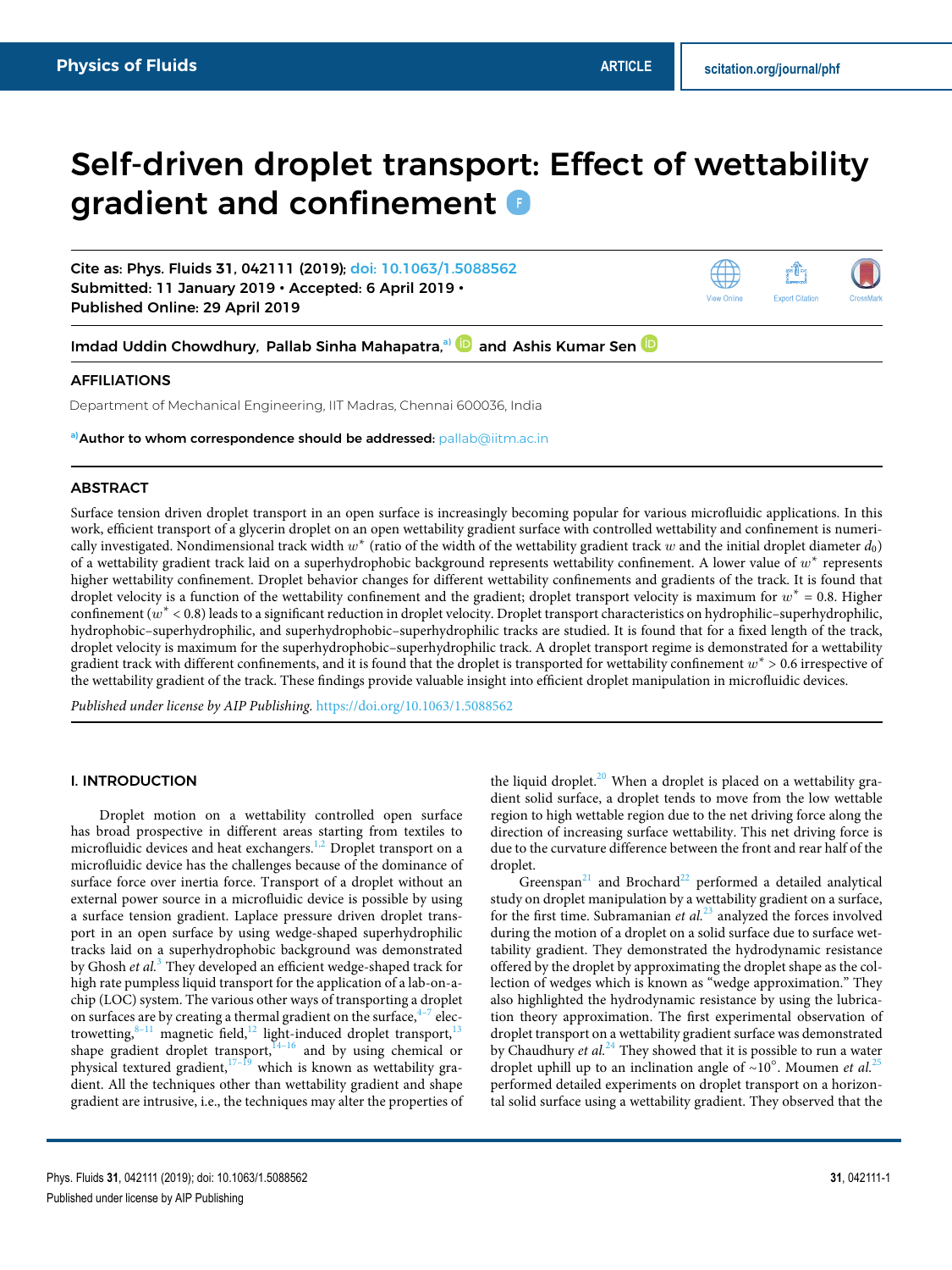velocity of the droplet is a function of the position of the droplet. Velocity increases up to a certain distance along the direction of the droplet motion, and it decreases further. They assumed the quasisteady approximation to calculate the droplet velocity, theoretically. Chaudhury et  $al^{26}$  showed various ways of droplet transport on a solid surface. They also showed multiple methods of preparing wettability gradient surfaces. Bliznyuk et  $al$ <sup>27</sup> designed a smart striped patterned gradient surface to control the droplet spreading in a particular direction. They used an alternating hydrophilic and hydrophobic strip. Wherein they observed that spreading of a droplet on a smart patterned gradient surface is faster compared to a normal wettability gradient surface. However, preparation of such a thin alternating patterned strip is quite challenging. Ito *et al.*<sup>28</sup> have experimented with droplet motion on a wettability gradient surface and found out that droplet velocity increases with the increase in wettability gradient of the surface. Liu et  $al.^{29}$  have prepared a wettability gradient surface from superhydrophobic static contact angle (166○ ) to superhydrophilic static contact angle (15.5○ ). They have experimented with both the nanopillar-Si surface and plane-Si surface and observed that for the nanopillar-Si gradient surface, the driving force is higher and resistive force is lower compared to the plane-Si gradient surface.

Xu and Qian<sup>18</sup> numerically analyzed the motion of a nanometer-sized droplet on a heated solid substrate with wettability gradients. They accurately modeled the fast variation of temperature from solid to fluid. Their numerical result showed that droplet velocity is proportional to the wettability gradient as predicted by Brochard.<sup>22</sup> The proportionality constant is found to be linearly dependent on the ratio of the slip length to the initial droplet diameter. Liu and  $Xu^{30}$  performed the theoretical and molecular dynamic simulation of transport of the water droplet on a wettability gradient surface. Raman<sup>31</sup> used the phase field based Lattice Boltzmann Method (LBM) to simulate the dynamics of two droplet coalescence on the wettability gradient surface. They observed that when drops impinge on a wettability gradient surface, impact shape of the droplets deviates from the spherical shape that leads to different droplet morphologies near the connecting region of the droplet and higher spreading factor. Huang et  $al.^{32}$  performed the 2D numerical simulation of droplet transport on a stepwise wettability gradient surface by considering contact angle hysteresis (CAH) on the surface. They used the Lattice Boltzmann Method (LBM) and found that the velocity of the droplet has a strong dependency on viscosity ratio, wetting gradient magnitude, and CAH. Ahmadlouydarab and Feng<sup>33</sup> numerically investigated the motion and coalescence of a droplet by using a wettability gradient and external flow. They also analyzed the transport of a single droplet on a wettability gradient surface and validated the results with theoretical prediction (wedge flow model) and experimental results of Moumen et  $al^{25}$  Huang *et al.*<sup>34</sup> investigated the manipulation of a droplet by spatiotemporal variation of wettability of the surface by using the Lattice Boltzmann Method (LBM). They observed that droplet transport is faster for alternating nonwetting and wetting units with proper nonwetting confined stripes. Various droplet responses are observed for different surface wettability controls. They optimized the size of the confined strips and substrate wettability frequency by taking substrate wettability as a single step gradient.

Although various researchers have performed experimental and numerical studies on droplet transport on a uniform wettability gradient surface, the behavior of a droplet on a confined wettability gradient surface is unexplored. In the lab-on-a-chip (LOC) system, due to the space constraint, it is essential to use the minimal track width for droplet transport on an open surface. An attempt is being made in the present work to obtain the wettability confined track width for efficient droplet transport in an open microfluidics platform. The behavior of a droplet under various wettability gradients and confinements of the surface is analyzed. This fundamental study provides essential insight into passive droplet manipulation on open surface microfluidic devices.

#### II. NUMERICAL MODELING

Among the different conventional numerical methods that are available to solve the two-phase flow situation, the Finite Element Method (FEM) is a more robust technique. We have used FEM based computational fluid dynamics (CFD) tool COMSOL Multiphysics for modeling the problem. To track the interface, the Level Set Method $35$  is used. In this method, the interface is continuous, and the calculation of the curvature and surface tension force is much more accurate compared to the Volume of Fluid (VOF) method.<sup>3</sup> The interface is modeled by using a level set function  $\phi$  whose value varies from 0 to 1. The value of  $\phi$  is 0 for lighter fluid and 1 for a heavy fluid. In the present work, lighter fluid is air, and heavier fluid is glycerin. The nature of the interface is "diffuse" and we approximated the value of  $\phi$  at the interface is 0.5. The level set function  $\phi$  is advected with the flow and hence the interface. The following equation is solved to track the interface:<sup>3</sup>

$$
\frac{\partial(\phi)}{\partial t} + u \cdot \nabla \phi = \gamma \nabla \cdot \left( \epsilon \nabla \phi + \phi (1 - \phi) \frac{\nabla \phi}{|\nabla \phi|} \right). \tag{1}
$$

At the sharp interface, a discontinuity appears when the fluid parameter changes at the interface. To avoid this difficulty, the interface thickness  $\epsilon$  is defined, so the fluid parameter changes smoothly. The value of  $\epsilon(m)$  is taken as half of the grid spacing  $h_1$ .<sup>36</sup> The level set function  $\phi$  varies linearly across the interface. The parameter  $\gamma$  determines the amount of reinitialization or stabilization of the level set function. The value of  $\gamma$  needs to be tuned for a specific problem. If  $\gamma$  is too small, the thickness of the interface might not remain constant, and oscillations in  $\phi$  may appear because of numerical instabilities. On the other hand, if  $\gamma$  is too large, the interface moves incorrectly. A suitable value for  $\gamma$  is the maximum magnitude of the velocity field u. To identify the sensitivity of  $\gamma$ , several simulations were performed with the  $\gamma$  values in the ranges of 1 m/s to 1 × 10<sup>-4</sup> m/s. We have found out that for  $\gamma$  in the range of  $0.1-10^{-4}$  m/s (which is the range of expected contact line speed), there is no effect of  $\gamma$  on the dynamics of the droplet transport. Therefore, in the present simulations, we have chosen  $\gamma$  to be 0.1 m/s.

Two fluids are considered to be immiscible. Flow is assumed to be laminar, incompressible, Newtonian, and isothermal. The two-phase flow can be described by following a set of governing equations in the Cartesian coordinate system

$$
\nabla \cdot \mathbf{u} = 0, \tag{2}
$$

$$
\rho_a \frac{\partial \mathbf{u}}{\partial t} + \rho_a (\mathbf{u} \cdot \nabla) \mathbf{u} = \nabla \cdot [p\mathbf{I} + \mu_a (\nabla \mathbf{u} + \nabla \mathbf{u}^{\mathrm{T}})] + \rho \mathbf{g} + \mathbf{F}_{\mathrm{st}}, \qquad (3)
$$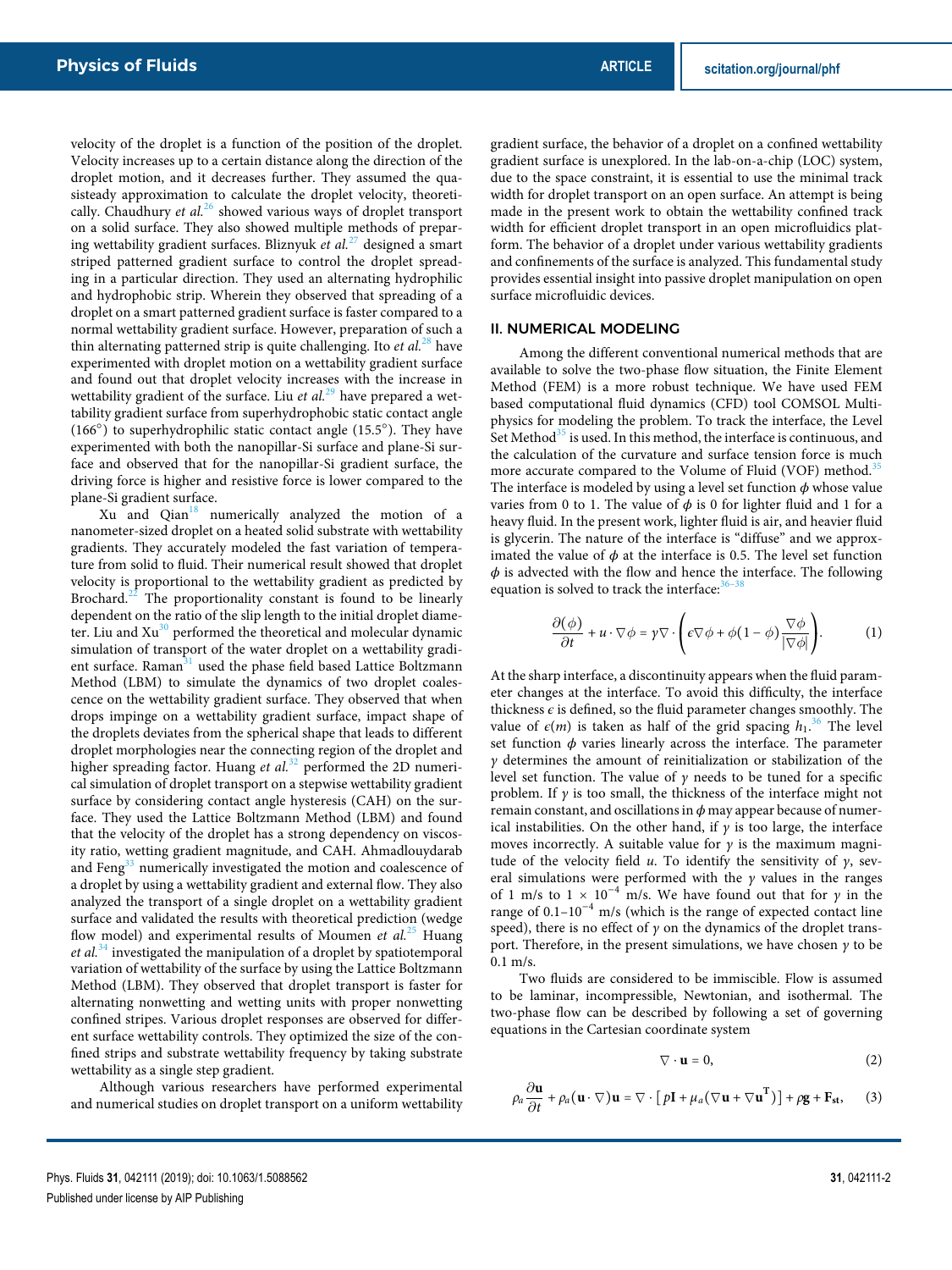where  $\mathbf{F}_{\text{st}}$  (N/m<sup>2</sup>) is the interfacial force, **u** (m/s) is the velocity of the fluid,  $t$  (s) is the time,  $p$  (Pa) is the fluid pressure, **I** is the position vector,  $\rho_a$  (kg/m<sup>3</sup>) is the average density of the two fluid, and  $\mu_a$  (Pa s) is the average viscosity of the two fluid. Both  $\rho_a$  and  $\mu_a$  are considered to be smooth at the interface and are calculated from level set function  $\phi$  as follows:

$$
\rho_a = \rho_1 + (\rho_2 - \rho_1)\phi, \qquad (4)
$$

$$
\mu_a = \mu_1 + (\mu_2 - \mu_1)\phi.
$$
 (5)

From Eqs. (4) and (5), if the value of  $\phi$  is considered as 0, then the average density  $\rho_a = \rho_1$ , where  $\rho_1$  is the density of the lighter fluid, air. Hence,  $\phi = 0$  represents the air phase. Similarly,  $\phi = 1$  represents the droplet phase which is the heavier fluid. The surface tension force **F**st used in Eq. (3) can be expressed as

$$
\mathbf{F}_{\mathbf{st}} = \sigma \kappa \delta \hat{\mathbf{n}},\tag{6}
$$

where  $\sigma$  (N/m) is the surface tension force,  $\kappa$  (1/m) is the curvature of the droplet,  $\delta$  (*m*) is Dirac's delta function which represents the interface of the droplet. The curvature of the droplet is  $\kappa$ , and the interface normal  $\hat{\bf{n}}$  is defined as

$$
\hat{\mathbf{n}} = \frac{\nabla \phi}{|\nabla \phi|},\tag{7}
$$

$$
\kappa = -\nabla \cdot \hat{\mathbf{n}}.\tag{8}
$$

All the boundaries are considered as "outlet" with zero pressure except the wetted bottom wall. In the wetted wall, linear variation of the static contact angle is prescribed. It is also assumed that the surface has negligible hysteresis. In the wetted wall, the Navier slip boundary condition is adopted and the contact angle between the wetted wall and the interface of the two-phase fluid is assigned. The Navier slip boundary condition of the interface along the wetted wall adds a frictional force of the form,

$$
\mathbf{F}_{\mathbf{fr}} = \frac{\mu_{\phi}}{\beta} \mathbf{u}.\tag{9}
$$

In the present work, the slip length is taken as half of the grid size  $(0.5h_1 \sim \mu \text{m})^{36,38}$  To numerically resolve the droplet motion by avoiding the multiscale modeling approach, a comparatively large slip length is considered. We have identified that for  $\beta \leq 0.5h_1$ , the numerical solutions are insensitive to the choice of  $β$ . For  $β$  much less than the grid size  $h_1$ , the slip length is not resolved numerically and hence the slip velocity  $\mathbf{u} \to 0$  at the wetted wall as well as the  $F_f$ . When  $F_f \rightarrow 0$ , the boundary condition in the wall is similar to the no-slip condition. Another boundary condition at the wetted wall is no penetration of fluid at the wall, which is defined as

$$
\mathbf{u} \cdot \hat{\mathbf{n}}_{\text{wall}} = 0. \tag{10}
$$

The unit normal vector to the wall is  $\hat{\bf{n}}_{wall}$ . The above wetted wall boundary conditions do not set the tangential velocity component to be 0. Instead, the tangential velocity component is 0 at an extrapolated distance  $\beta$  outside of the wetted wall. In the level set method, given the contact angle at the wall as  $\theta$ , a weak boundary term adds in the wetted wall boundary condition<sup>38</sup>

$$
\int_{\delta\Omega} \chi(\mathbf{u}) [\sigma(\hat{\mathbf{n}}_{\text{wall}} - \hat{\mathbf{n}}\cos\theta)\delta] dS. \tag{11}
$$

This boundary term obtained from the partial integration of the surface tension force  $\mathbf{F}_{\rm st}$  of the momentum equation is shown in Eq. (3). The narrow weighted function around the contact line at the wetted wall is represented by  $\chi(\mathbf{u})$ . The total force on the wetted wall is<sup>31</sup>

$$
\mathbf{F}_{\text{wall}} = \sigma (\hat{\mathbf{n}}_{\text{wall}} - \hat{\mathbf{n}} \cos \theta) \delta - \frac{\mu_{\phi}}{\beta} \mathbf{u}.
$$
 (12)

Modeling of the laminar two-phase flow using level set method was performed on the computational fluid dynamics module of a COM-SOL Multiphysics solver. The grid-independent test was performed, and the nondimensional grid size of  $\frac{h_1}{d_0}$  = 0.11 is found to be the independent grid. Here,  $d_0$  is the initial droplet diameter. Physics controlled adaptive time stepping is used for all the simulations.

## A. Problem setup

A glycerin droplet of diameter  $d_0$  is placed on a confined wettability gradient surface. As shown in the Fig. 1, the computational domain dimension is  $L \times B \times H$ . L represents the length of the surface, the width of the surface is B, and H represents the height of the computational domain. The density of the glycerin droplet is  $\rho_2 = 1220 \text{ kg/m}^3$ , the viscosity is  $\mu_2 = 0.116 \text{ Pa/s}$ , and the surface tension of the droplet is  $\sigma = 0.063$  N/m. The surrounding medium is air. The density of air is  $\rho_1 = 1.12 \text{ kg/m}^3$ , and the viscosity is  $\mu_1 = 1.8 \times 10^{-5}$  Pa s. The surrounding medium and the droplet are at room temperature, and the changes in the properties due to temperature variation are negligible. No initial impact velocity is provided to the droplet. Droplet diameter is taken to be much smaller than the capillary length scale ( $B_0 \ll 1$ ); thus, the gravity effect is negligible. It is observed that for droplet diameter less than 1 mm, there is no effect of gravity on the droplet transport. Hence, all the simulations were carried out with droplets of diameter less than 1 mm. The nondimensional parameters used in the present work are, nondimensional center position of the droplet  $x^* = x/L$ , nondimensional center of mass of the droplet along the direction of droplet transport  $x_c^* = x_c/L$ , nondimensional front position  $x_f^* = x_f/L$ , nondimensional height  $h^* = h/L$ , nondimensional wetted area



**FIG. 1.** A glycerin droplet of diameter  $d_0$  is placed on a confined wettability gradient surface of length  $L = 7d_0$  and width  $B = 2.5d_0$ . The height of the computational domain is taken as  $H = 1.5d_0$ . The downstream contact angle of the confined wettability gradient track θ<sup>L</sup> fixed as 10°. The upstream contact angle of the confined track  $\theta^H$  varies from 175° to 90° to obtain different wettability gradients. The droplet is placed at a distance  $d_0$  from left to eliminate the effect of the left boundary on the droplet. The wettability confined track width is *w*. The maximum wettability confined track width is  $w_{max} = 2d_0$ . Both sides of the wettability confined gradient track are superhydrophobic (contact angle = 175°).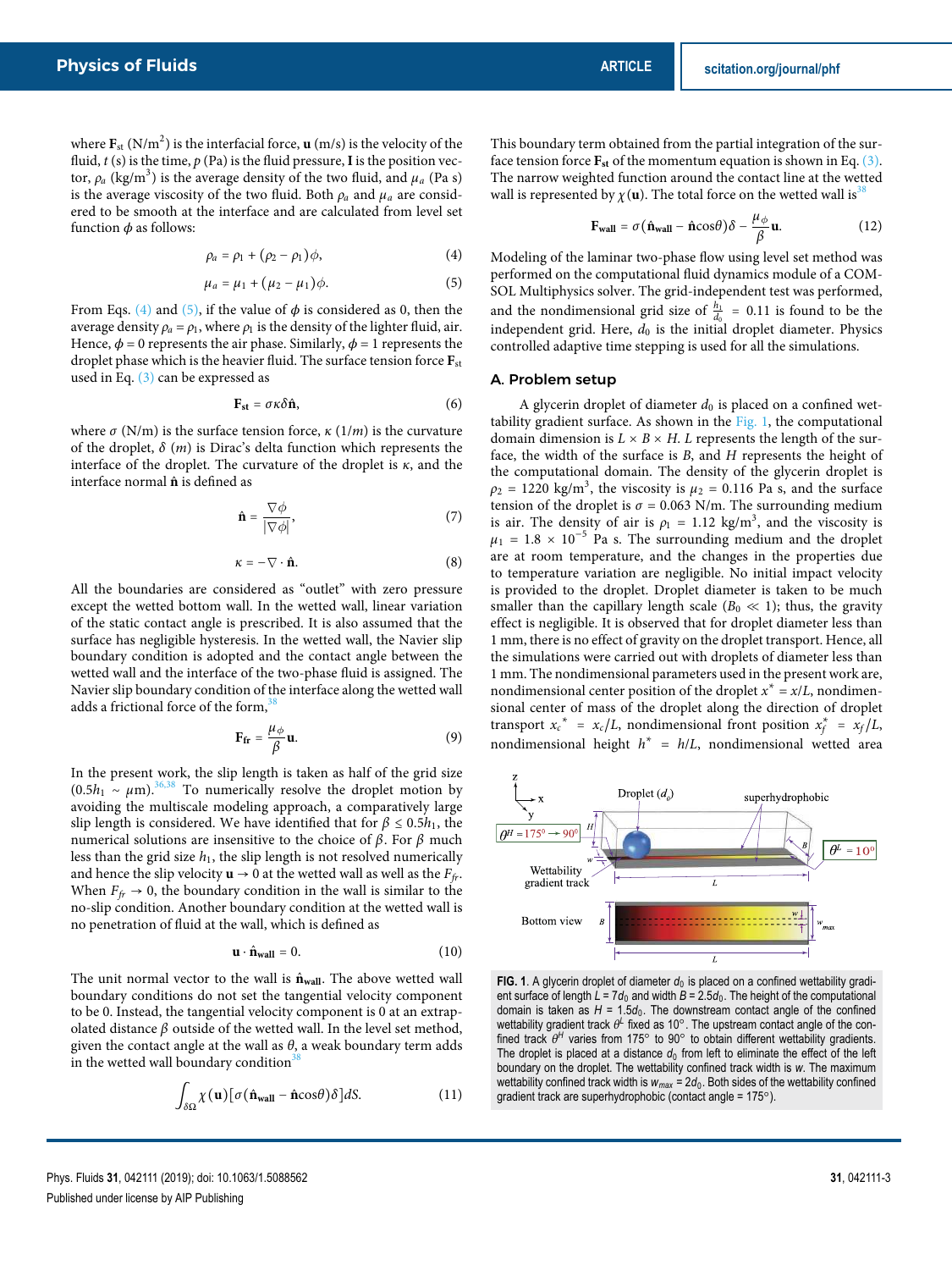$A^* = A(t)/A_0$ , nondimensional time  $t^* = t\sigma/L\mu_1$ , nondimensional track width  $w^* = w/d_0$ , and capillary number of the droplet  $Ca = \mu_1 U/\sigma$ . The droplet center position is represented by x. The center of mass of the droplet along the direction of droplet transport is represented by  $x_c$ <sup>\*</sup>. The front position of the droplet is  $x_f$ , the height of the droplet is h, the transient wetted area of the droplet represented by  $A(t)$ .  $A_0 = \pi d_0^2/4$  represents the initial droplet footprint area. The velocity of the droplet is U. Uniform wettability gradient is considered, and the variation of contact angle on the wettability gradient track is

$$
\theta = \theta^H - \frac{(\theta^H - \theta^L)}{L} x.
$$
 (13)

Wettability gradient is defined as  $\lambda = \frac{(\theta^H - \theta^L)d_0}{L}$ . It is assumed that initially, the droplet is having a point contact with the wettability gradient track and hence the droplet initial contact angle can be considered as 180○ . For a hydrophilic–superhydrophilic wettability gradient track, a sharp spreading of the droplet occurs within a few fractions of milliseconds because of the difference in the initial surface energies between the droplet and the surface. Nondimensional track width  $w^*$  denotes the wettability confinement. For track width w greater than  $d_0$  (i.e.,  $w^* > 2$ ), it is observed that there is no significant effect of wettability confinement on the droplet transport. Wettability confinement increases by decreasing the value of  $w^*$ .

#### B. Validation

90

 $(a)$ 

To validate our simulation approach using the COMSOL Multiphysics solver, the steady state simulation is performed in the HyDro simulation solver developed by Matsui et  $al.^{39}$  HyDro has an efficient algorithm to simulate the equilibrium shape of a microscale droplet placed on a surface with hydrophilic-hydrophobic patterning. This solver uses hybrid energy minimization techniques to get the equilibrium shape of a microdroplet. To validate our problem, the droplet is placed at the junction of the wettability gradient step.

50

As our focus is on the confined wettability gradient surface, the step wettability gradient surface is considered to have confined wettability for different  $w^*$ . The droplet moves from a lower wettable region to a higher wettable region and attains a final steady-state shape of the droplet. Simulations are performed for two different wettability confinements  $w^* = 0.8$  and  $w^* = 0.4$ . The lower value of  $w^*$ represents higher wettability confinement. It is observed that steady state droplet spreading is more and height is less in a more wettability confinement track. Validation of height, spreading, and 3D shape of the droplet obtained from the COMSOL simulation is compared with HyDro, which is shown in Fig. 2. A very good agreement (within 5%) between the COMSOL simulation and HyDro solver is found.

To validate the transient behavior of our solver, a flat immersion oil droplet is placed at the junction of a wettability step gradient surface [see Fig. 3(a)]. Density of the droplet is  $\rho = 923 \text{ kg/m}^3$ , dynamic viscosity is  $\mu$  = 0.098 Pa s, and surface tension is  $\sigma$  = 0.037 N/m. The droplet radius is taken as  $R = 1.5$  mm. The surrounding medium of the droplet is air. In the present simulations, the capillary number  $Ca = \mu V_{drop}/\sigma$  is calculated for the average velocity of the droplet  $V_{drop}$ . Theoretical prediction of the capillary number for a flat droplet on a stepwise wettability gradient surface is calculated as<sup>3</sup>

$$
Ca = \frac{1}{6l} \sqrt{\frac{\theta_1^2 + \theta_2^2}{2}} \left( \frac{\theta_1^2 - \theta_2^2}{2} \right),
$$
 (14)

where  $l = \ln(k_l/\epsilon_1)$  is the constant prefactor. Nondimensional slip length,  $\epsilon_1 = l_s/L = 1.33 \times 10^{-2}$ . The slip length is represented by  $l_s$ . In a real system, the slip length is usually of molecular scale (~10<sup>-9</sup>), and it is beyond our capability to numerically resolve such small slip length.<sup>32</sup> In the present validation, the slip length is taken as 20  $\mu$ m,<sup>3</sup> which is 2–3 order higher than the real slip length.  $k_l$  is a constant whose value is taken as  $0.152<sup>32</sup>$  It is observed from Fig. 3(b) that the capillary number of the droplet  $(Ca)$  increases with the increase



90

50

**FIG. 2.** A glycerin droplet of diameter  $d_0 = 0.5$  mm is placed on a confined wettability step gradient surface. Initial droplet position is at the junction of the wettability gradient step of .<br>90° and 50°. (a) 3D droplet shape of HyDro solver and COMSOL simulations in the final steady state. (b) Comparison of h vs x from HyDro solver and COMSOL simulations for two different wettability confinements *w* ∗ . Outside of the step wettability gradient track is taken as superhydrophobic (contact angle =  $175^{\circ}$ ).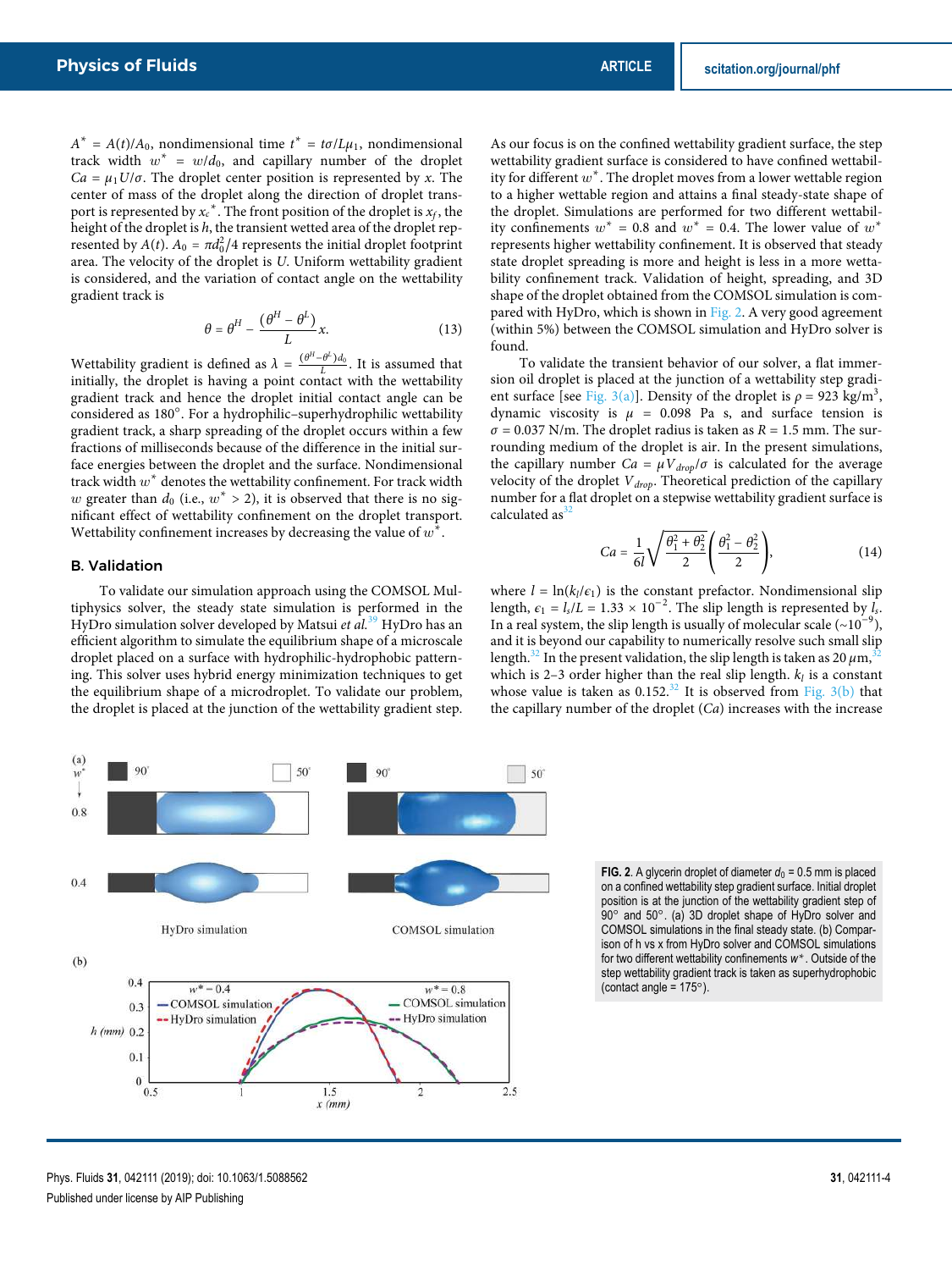

**FIG. 3**. A flat immersion oil droplet is placed on a wettability step gradient surface having a computational 2D domain dimension of 3 mm  $\times$  0.8 mm as shown in (a). *R* is the initial radius of the droplet, and its initial position is (−√ 3R/2, L/3). For *x* < *L*/3, θ = θ1, and for  $x \ge L/3$ ,  $\theta = \theta_2$ . Downstream contact angle,  $\theta_2$ , is maintained at 23° and upstream contact angle,  $\theta_1$ , is varying from 30° to 40°. (b) The variation of capillary number of the droplet with different wettability step gradients.

in wettability gradient due to the increase in the driving force. The present numerical work and the numerical work by Huang et  $al$ .<sup>32</sup> have almost the same difference (within 5%) with the theoretical results obtained from Eq. (14). The difference between the present numerical work and the numerical work by Huang et  $al.^{32}$  is because of the two different numerical modeling approaches. We used the level set method for interface tracking, whereas Huang et  $al^{32}$  have used the phase field method to track the interface. In the level set method, we solve an algebraic equation of level set function  $\phi$  to track the interface. On the other hand, in the phase field method, the interface is determined by minimizing the free energy.

#### III. RESULTS AND DISCUSSION

The response of a droplet on a wettability gradient surface is fascinating. The droplet tends to move from a low wettable region to a high wettable region due to the curvature difference between the rear and front of the droplet. The droplet velocity is proportional to this curvature difference. In the present work, initial droplet diameter  $d_0$  is taken such that the gravity effect can be neglected. The hysteresis on the surface is assumed to be negligible. Hence, there are two significant forces which govern the movement of the droplet. One is the driving force,  $F_d$ , due to the contact angle difference between the rear and front of the droplet. The other force is the hydrodynamic resistance force,  $F_r$ , exerted by the solid surface on the droplet which tends to resist the droplet movement. The resultant net force  $(F_d - F_r)$  is responsible for the droplet transport. When a liquid droplet is placed on a confined wettability track, it forms an elongated bulged shape due to the wettability gradient as shown in Fig. 4. In the pinned liquid boundary, one additional force is added in the direction of droplet transport due to the wettability confinement. It is observed that the force due to the confinement effect is smaller in magnitude as compared to the major driving force which is due to the contact angle difference. The driving force  $F_d$  and the hydrodynamic resistance force  $F_r$  are derived from Ref. 23, as shown in the Appendix. The approximated  $F_d$  and  $F_r$  are expressed as

$$
F_d \approx A(t)\sigma \frac{d\cos\theta}{dx},\tag{15}
$$

$$
F_r \approx \frac{6\pi R(t)\mu_2 U}{\theta_{avg}(t)} \ln(2\epsilon),\tag{16}
$$

where  $\sigma$  denotes the surface tension of the droplet. Dynamic viscosity of the droplet is  $\mu_2$ , and the velocity of the droplet is U. The contact angle of the droplet with the wetted wall is  $\theta_{avg}(t)$  $\approx ((\theta_e)_f(t) + (\theta_e)_b)(t)/2$  which is changing during the transport of the droplet. The front static contact angle of the droplet is  $(\theta_e)_f(t)$ , and the rear static contact angle is  $(\theta_e)_b(t)$ . The dimensionless parameter  $\epsilon = l_{s1}/R(t)$  represents the ratio of the slip length  $l_{s1}$  to the footprint radius or wetted radius  $R(t)$  of the droplet. The transient wetted area of the droplet  $A(t)$  is calculated by surface integration of the droplet footprint, i.e.,  $A(t) = \iint_S dx dy$  (for  $\phi \ge 0.5$ ). As the footprint of the droplet is not circular, therefore, we have approximated  $R(t) \sim \sqrt{A(t)}$ .

The net driving force  $(F_d - F_r)$  drives the droplet. A detailed description of the change in capillary number Ca during the droplet transport is presented in the Appendix. Using scaling analysis, a scaled capillary number is derived from  $F_d$  and  $F_r$  and the effect of the different parameters on the Ca is described.

#### A. Effect of wettability confined droplet transport on a hydrophilic–superhydrophilic wettability gradient track

A glycerin droplet of diameter  $d_0$  is placed on a uniform wettability gradient track of length  $L = 7d_0$  with different wettability



**FIG. 4**. A droplet placed on a wettability confined gradient surface having confinement width *w*. Due to the confinement, the droplet is bulge shaped and elongated in the moving direction. Force balance is showed by red arrow lines.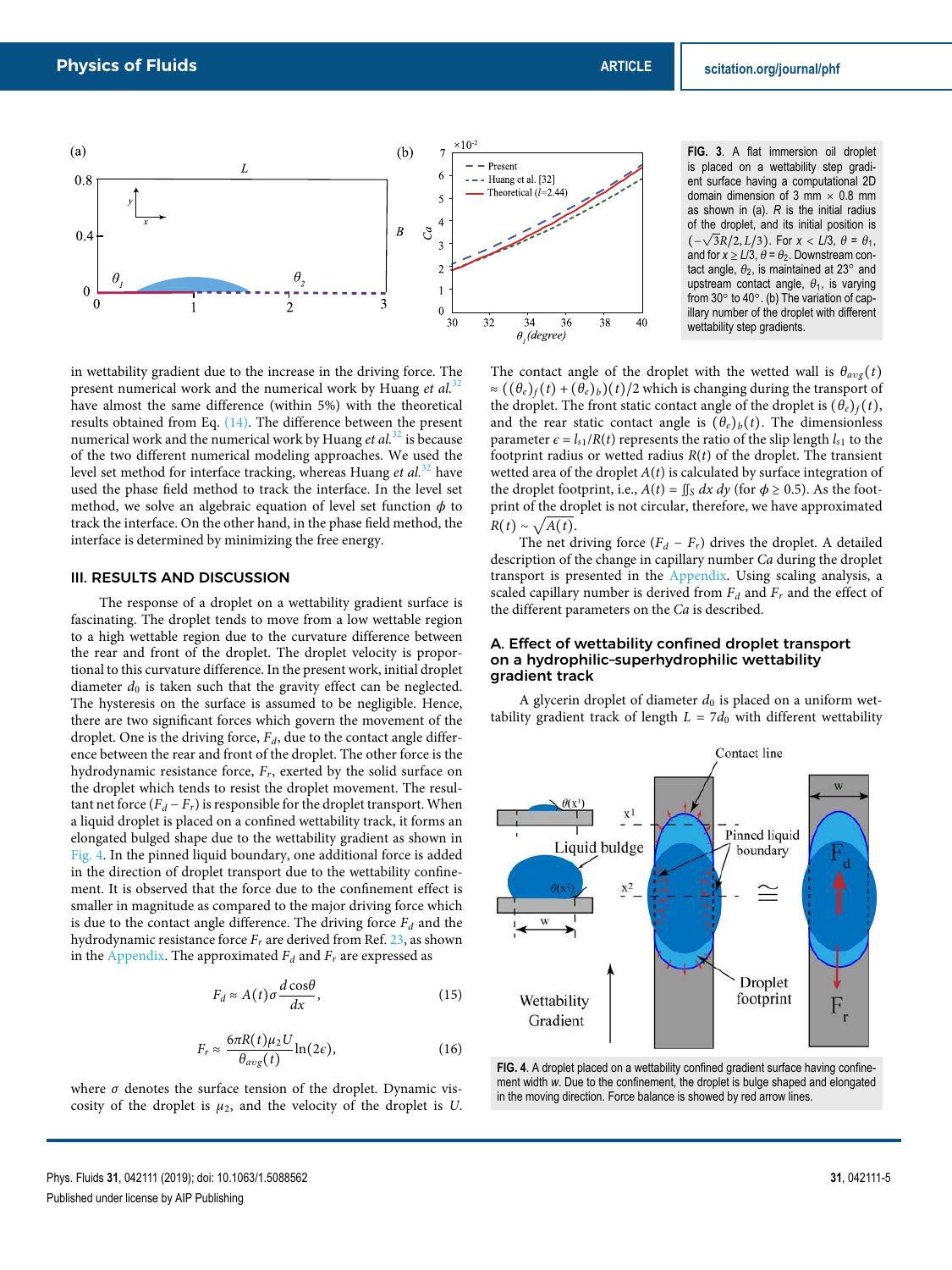confinements  $w^*$ . A wettability gradient of the track is defined as  $\lambda =$  $\frac{(\theta^H - \theta^L)d_0}{L}$ . The upstream contact angle is denoted by  $\theta^H = 90^\circ$ , and the downstream contact angle is denoted by  $\theta^L = 10^{\circ}$ . Thus, the wettability gradient for the present case is 11.5. As shown in Fig. 5(a), at  $t^* = 22$ , the droplet does not reach the end of the track for all  $w^*$ . It is also observed that spreading of the droplet in the direction of the droplet transport is also different for different wettability confinements  $(w^*)$ . Spreading of the droplet in the direction of droplet transport is highest for  $w^* = 0.8$ . Higher spreading in the direction of the droplet transport increases the value of  $(\cos(\theta_e)_f - \cos(\theta_e)_b)$  and hence the driving force  $F_d$  as shown in Eq. (15). As the driving force  $F_d$  is the highest for  $w^* = 0.8$ , the droplet velocity is maximum for  $w^* = 0.8$ . Figure 5(b) shows that the droplet is having highest  $x_f^*$  for  $w^* = 0.8$ , which means that the droplet reaches the end of the track faster for  $w^* = 0.8$  compared to all other  $w^*$ . It is observed in Fig. 5(c) that for  $t^* = 22$ , the nondimensional center of mass of the droplet along the direction of the droplet transport  $x_c^*$  is nearly identical for  $w^* = 2$  to  $w^* = 0.8$ , and it decreases for  $w^* \leq 0.8$ . In the present study, we considered the racing of droplets on different wettability confinement tracks and the track on which the droplet touches the end first is considered as the most efficient track. Up to wettability confinement  $w^*$  = 0.8, droplet velocity increases. Further increase in the wettability confinement by decreasing the value of  $w^*$  leads to a rapid decrease in droplet velocity; this is because of the restrictions in spreading of the droplet in the lateral direction for higher wettability confinement.

Although spreading of the droplet in the direction of the droplet transport is highest for  $w^* = 0.8$ , the overall wetted area is maximum for  $w^* = 2$ , as shown in Fig. 6(a). For  $w^* = 2$ , the droplet can spread freely in both the directions and hence nondimensional wetted area  $A^*$  is maximum. An increase in wettability confinement

leads to a decrease in  $A^*$  because of the restriction on spreading of the droplet in the lateral direction. The initial sharp increase in nondimensional wetted area  $A^*$  with  $t^*$  is because of the initial surface energy difference between the droplet and the wettability gradient track as discussed in Subsection II A. Droplet spreads fast and attains the surface contact angle within 1 ms of touching the surface for all different wettability confinements  $w^*$  studied here. The initial spreading speed (velocity) of the droplet for  $w^* = 2$  is 22 mm/s, and it is nearly the same up to  $w^* = 0.8$ . Due to the confinement, the droplet speed reduces significantly for  $w^* \le 0.8$ . The initial droplet velocity on the  $w^* = 0.4$  confined track is 13 mm/s. Figure 6(a) shows that the increase in  $A^*$  with  $t^*$  after initial spreading of the droplet is approximately linear ( $R^2 \sim 0.98$ ) for all different  $w^*$ . The inset of Fig.  $6(a)$  shows the variation of slope of the curve *m* with  $w^*$ . It is observed that the slope *m* is the highest for  $w^* = 2$  (*m* = 0.11). From  $w^* = 2$  to  $w^* = 0.8$ , *m* decreases linearly from 0.11 to 0.075. However, m decreases linearly from 0.075 to 0.016 for  $w^* = 0.8$  to  $w^* = 0.4$ . The rate of decrease in the slope m from  $w^* = 2$  to  $w^* = 0.8$  is less than the rate of decrease in the slope m for  $w^* \le 0.8$  as shown in the inset of Fig. 6(a). Figure 6(b) shows that the nondimensional height of the droplet  $h^*$  decreases with increasing  $w^*$ . This is due to the restriction of spreading of the droplet in the lateral direction during transport. The inset of Fig. 6(b) shows the variation of m with  $w^*$ . It is observed that from  $w^* = 2$  to  $w^* = 0.8$ , *m* is approximately constant (*m* = −0.465), whereas the slope *m* increases linearly from  $-0.465$  to  $-0.158$  for  $w^* = 0.8$  to  $w^* = 0.4$ . The increase in slope *m* for  $w^* \le 0.8$  is linear.

For a wettability gradient of 11.5 (hydrophilic–superhydrophilic surface), the maximum wettability confinement of  $w^* = 0.3$  can be achieved. Further confinement leads to the insufficient driving force due to less spreading, and hence the droplet does not move. Figure 6(c) shows that nondimensional time  $t^*$  taken by the droplet front to reach the end of the track is minimum for  $w^* = 0.8$ .



**FIG. 5**. A droplet of initial diameter  $d_0 = 0.5$  mm is placed on a wettability confined gradient surface having nondimensional wettability confinement w<sup>\*</sup>. (a) Droplet position and shape with different *t* ∗ . (b) Variation of nondimensional droplet front position  $x_f^*$  for different wettability confinements w<sup>\*</sup> is plotted for two different *t*<sup>\*</sup>. (c) Variation of nondimensional center of mass of the droplet along the direction of the droplet transport  $x_c^*$  for different  $w^*$  is plotted for two different *t* ∗ .

Phys. Fluids **31**, 042111 (2019); doi: 10.1063/1.5088562 **31**, 042111-6 Published under license by AIP Publishing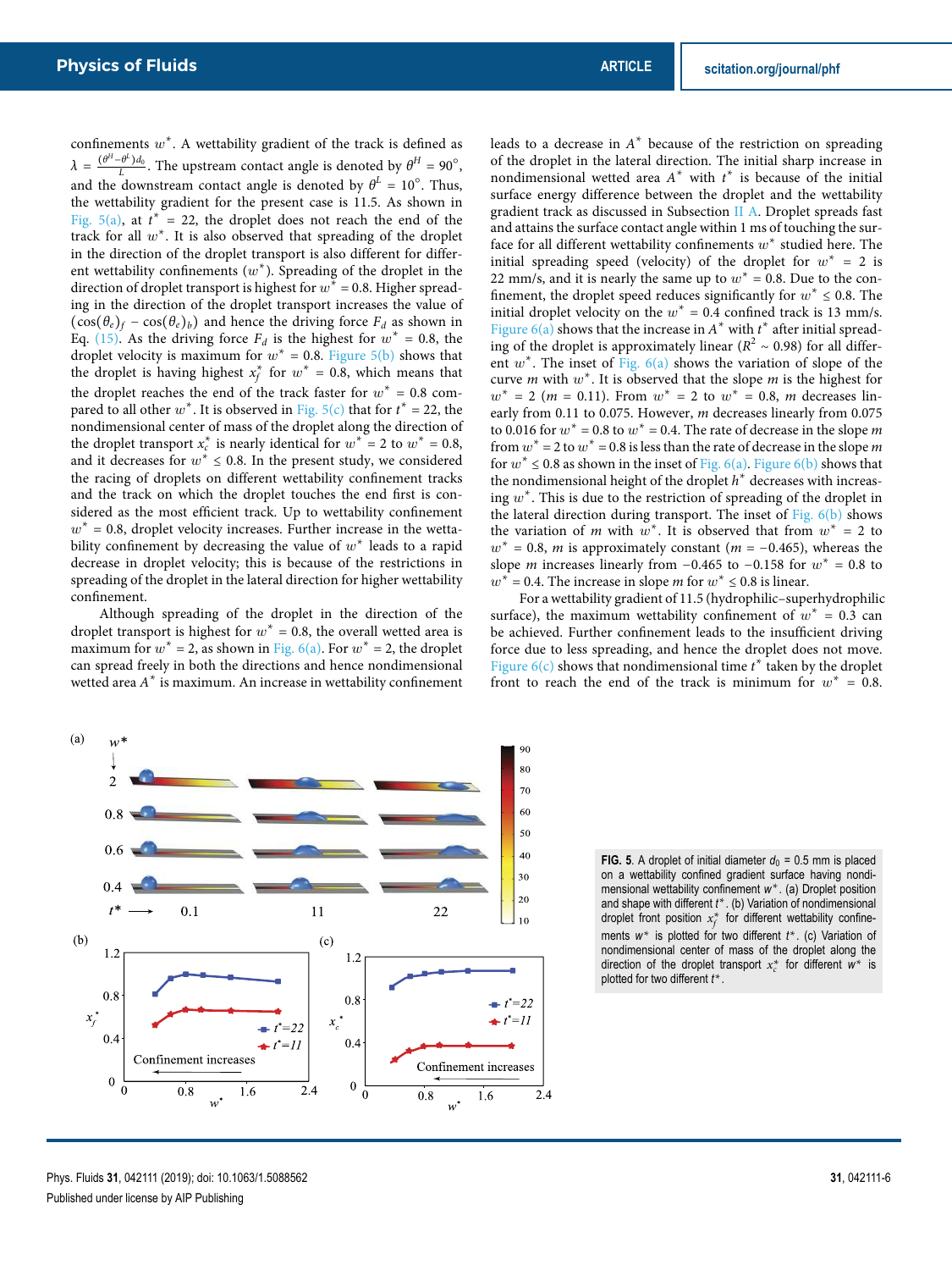

Hence,  $w^* = 0.8$  is the most efficient wettability confinement in a hydrophilic-superhydrophilic wettability gradient track that offers the best performance in terms of droplet transport. As observed in Fig. 6(d), the droplet capillary number Ca initially increases sharply within 1 ms which is due to the sharp initial spreading of the droplet. After that, *Ca* increases up to  $x^* = 0.18$  to a maximum value of 0.041. On the other hand, Ca decreases for  $x^* \ge 0.18$ . This change in the Ca is because of the velocity of the droplet, and the velocity of the droplet is a function of  $F_d$  and  $F_r$ . The driving force  $F_d$  is dependent on the transient wetted area of the droplet  $A(t)$  and d cos  $\theta/dx$ , as shown in Eq. (15). The effect of  $A(t)$  and d cos  $\theta/dx$  on  $F_d$  is discussed in the Appendix. As shown in Eq.  $(16)$ , the resistive force  $F_r$ is dependent on the velocity of the droplet  $U$  and the wetted radius  $R(t) \sim \sqrt{A(t)}$ . The effect of U and  $R(t)$  on  $F_r$  is discussed in the Appendix.

The net driving force  $(F_d - F_r)$  is responsible for driving the droplet. Up to  $x^* = 0.18$ ,  $F_d$  and  $F_r$  are increasing, and also, the net driving force  $(F_d - F_r)$  is increasing. Therefore, the capillary number of the droplet Ca increases downstream and reaches a maximum value of 0.041 at  $x^* = 0.18$ .  $F_d - F_r$  start decreasing for  $x^* \ge 0.18$ , and thus, Ca decreases [refer to Fig. 12(a) in the Appendix]. Scaling of Ca is performed using the expression of  $F_d$  and  $F_r$  as shown in the Appendix. The change in the numerical value of Ca during the droplet transport is found to have a good agreement with Ca obtained from the scaling analysis [see Fig.  $11(a)$  in the Appendix]. The average capillary number of the droplet Ca<sub>avg</sub> represents the average velocity of the droplet during the transport. The inset of Fig.  $6(d)$  clearly shows that  $Ca_{avg}$  is maximum for wettability confinement  $w^* = 0.8$ . Therefore, it is advisable to use wettability confinement up to  $w^* = 0.8$  for all practical purposes, further confinement ( $w^* < 0.8$ ) leads to a sharp reduction in Ca<sub>avg</sub>.

**FIG. 6**. (a) Variation of the nondimensional wetted area of the droplet with nondimensional time *t* ∗ plotted for different wettability confinements w<sup>\*</sup>. Slope of the linear part of each curve is represented by *m*. (b) Variation of the nondimensional height of the droplet *h*<sup>\*</sup> plotted with the nondimensional position of the droplet *x*<sup>\*</sup> for different *w*<sup>\*</sup>. (c) Variation of nondimensional time *t* ∗ taken by the droplet front to reach the end of the track is plotted with different *w* ∗ . (d) Variation of the capillary number of the droplet *Ca* with the nondimensional position of the droplet x<sup>\*</sup> plotted for different *w* ∗ .

## B. Effect of wettability gradient **λ** on confined wettability gradient track of w**<sup>∗</sup>** = 0.8

From the above study, we found out that wettability confinement  $w^* = 0.8$  is the most efficient confinement for wettability gradient  $\lambda = 11.5$ . Therefore, the effect of different wettability gradients  $\lambda$  for  $w^* = 0.8$  is studied. The downstream contact angle of the confined track is fixed at  $\theta^L = 10^\circ$ , and the upstream contact angle  $\theta^H$ varies from 175° to 90° as shown in the problem description in Fig. 1. As  $\theta^L$  is fixed at 10°, the different values of  $\theta^H$  represent different wettability gradients  $\lambda$  for a fixed length of the track.  $\lambda$  for the present case varies from 11.5 to 23.5. As shown in Fig.  $7(a)$ , the variation of nondimensional wetted area of the droplet  $(A^*)$  with nondimensional time ( $t^*$ ) is linear ( $R^2 \sim 0.99$ ). The inset of Fig. 7(a) shows the variation of slope of the curve  $m$  with  $\lambda$ . It is observed that m is the highest ( $m = 0.2$ ) for  $\lambda = 23.5$ . The slope m increases from 0.075 to 0.2 linearly with the increase in  $\lambda$  from 11.5 to 23.5. Due to the minimal initial surface energy difference between the droplet and the surface, there is no initial sharp spreading of the droplet [see Fig. 7(a) for  $\lambda = 23.5$ .

Figure  $7(b)$  shows that droplet capillary number Ca increases with the nondimensional position of the droplet  $x^*$  for over an initial distance due to the dominance of the driving force  $F_d$  over the hydrodynamic resistance force  $F_r$ . After that, the droplet capillary number decreases. For  $\lambda = 11.5$ , the dominance of driving force over the hydrodynamic resistance force was obtained up to  $x^* = 0.18$ , whereas for  $\lambda = 11.5$ , it is up to  $x^* = 0.5$  as shown in Fig. 7(b). For higher  $\lambda$ , the peak of the net driving force  $(F_d - F_r)$  shifts toward downstream and hence the shift of the Ca peak as shown in Figs.  $12(a)$  and  $12(b)$  of the Appendix. This shift of *Ca* peak is true for any wettability confinement  $w^*$ . Scale analysis of  $F_d$  and  $F_r$ is performed as shown in the Appendix and the change in numerical capillary number Ca during the droplet transport for two different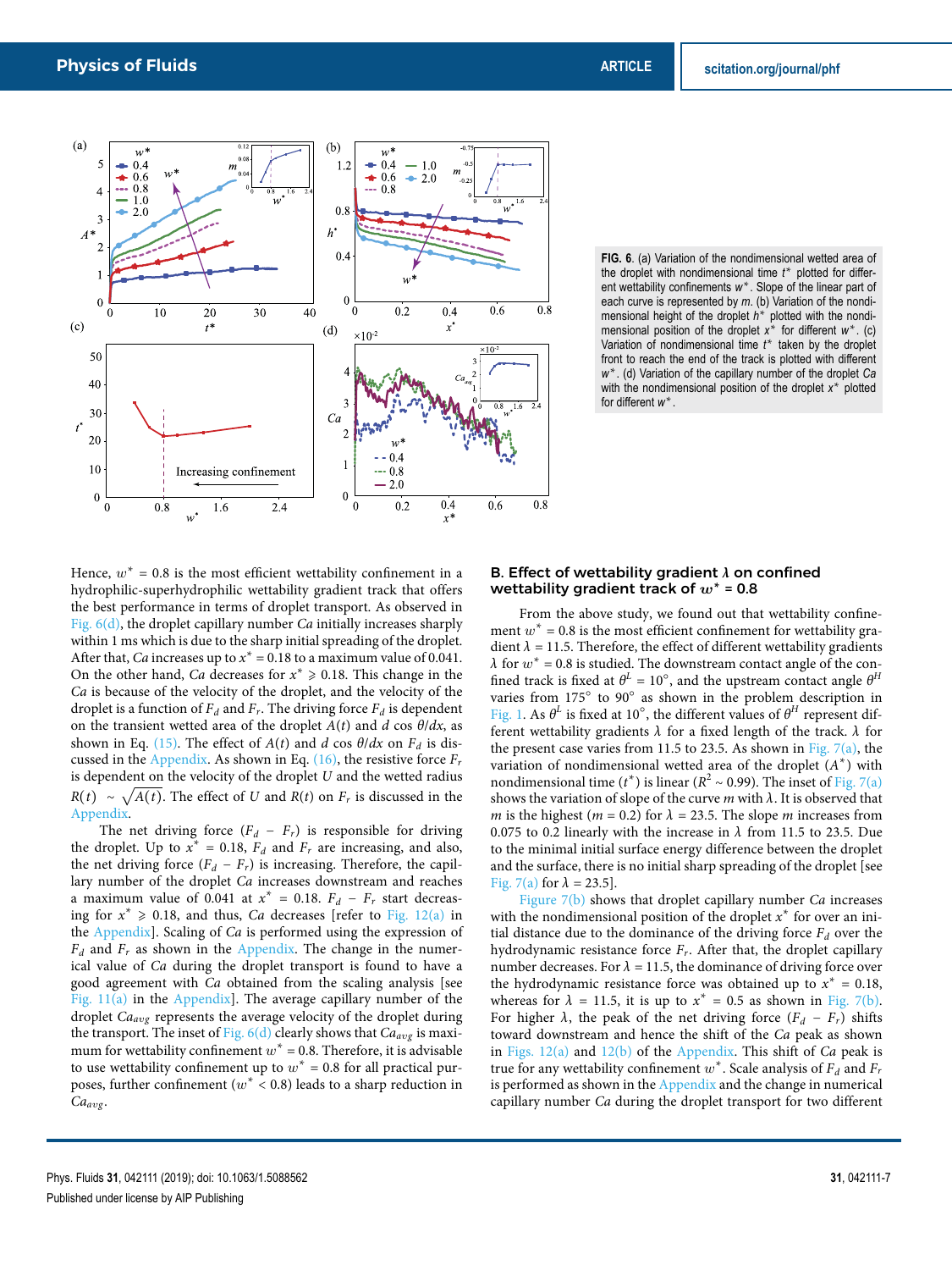

**FIG. 7**. (a) Nondimensional wetted area of the droplet *A* ∗ with nondimensional time t<sup>\*</sup> is plotted for different wettability gradients of the track  $\lambda$ . Slope of the linear part of each curve is represented by *m*. (b) The variation of capillary number of the droplet *Ca* with nondimensional position of the droplet  $x^*$  is plotted for different  $\lambda$ .

wettability gradients  $\lambda$  is found to have a good agreement with the scaled capillary number [refer to Figs.  $11(a)$  and  $11(b)$  of the Appendix]. The average capillary number of the droplet  $Ca_{avg}$ increases with the increase in  $\lambda$  as shown in the inset of Fig. 7(b). The average capillary number is maximum for  $\lambda = 23.5$ . Hence, for the  $w^* = 0.8$  wettability confined gradient track,  $\lambda = 23.5$ (superhydrophobic–superhydrophilic) offers higher droplet velocity. The average capillary number  $Ca_{avg}$  of the droplet is nearly double for the  $\lambda = 23.5$  (superhydrophobic–superhydrophilic) track compared to the  $\lambda = 11.5$  (hydrophilic–superhydrophilic) track [see Fig. 7(b)].

# C. Effect of w**<sup>∗</sup>** on droplet transport for superhydrophobic–superhydrophilic wettability gradient track

From the above, we observed that wettability confinement  $w^* = 0.8$  and wettability gradient  $\lambda = 23.5$  offer the best performance for droplet transport. In a surface of a wettability gradient of  $\lambda = 11.5$  (hydrophilic–superhydrophilic), maximum wettability confinement can be achieved with as small as  $w^* = 0.3$ . However, it is possible to achieve wettability confinement as small as  $w^* = 0.1$ by considering the wettability gradient of the surface to be  $\lambda = 23.5$ (superhydrophobic–superhydrophilic), this is because that the droplet has a higher driving force  $F_d$  in the case of  $\lambda = 23.5$  compared to  $\lambda = 11.5$ . Hence, the droplet can move even in a confined wettability track with  $w^* = 0.1$ .

The droplet footprint area increases with the increase in  $w^*$ as shown in the bottom view of Fig. 8. From the side view, it is observed that droplets become more elongated on increasing  $w^*$ . It is observed that for  $w^* = 0.2$ , droplet front takes  $t^* = 23$  to reach the end of the track. On decreasing the wettability confinement by increasing the value of  $w^*$ , the droplet takes lesser time to reach the end of the track. Hence, the droplet is transported faster for



**FIG. 8**. A droplet is placed on a confined wettability gradient track having wettability confinement *w* ∗ . The droplet position and shape with different *t* ∗ are shown for three different *w* ∗ .

 $w^* = 0.8$ . Figure 9(a) shows that the final droplet footprint area is higher for  $w^* = 0.8$  compared to other  $w^*$  values 0.2, 0.4, and 0.6. It should be noted that  $A^*$  is maximum for  $w^* = 2$ , as the confinement effect decreases with the increase in  $w^*$ . Figure  $9(b)$  shows that the nondimensional height of the droplet  $h^*$  decreases with the nondimensional position of the droplet  $x^*$ . Height reduction is higher for  $w^* = 0.8$  compared to other lower values of  $w^*$  because of less restriction on droplet spreading. The variation of  $A^*$  and  $h^*$  with  $t^*$  and  $x^*$ , respectively, are linear ( $R^2 = 0.97$ ) because of linear variation of contact angle from upstream to downstream of the track as shown in Eq.  $(13)$ . Figure  $9(a)$  shows that nondimensional wetted area  $A^*$  increases with the increase in  $w^*$ . The inset of Fig. 9(a) shows the variation of slope of the curve  $m$  with  $w^*$ . It is observed that m decreases linearly from 0.303 to 0.19 on increasing the confinement from  $w^* = 2$  to  $w^* = 0.8$ . Further confinement  $(w^* \le 0.8)$ leads to a linear sharp reduction of m from 0.19 to 0.029. The rate of decrease in the slope *m* is less for  $w^* = 2$  to  $w^* = 0.8$  as compared to the rate of decrease in slope *m* for  $w^* \le 0.8$ . This is because of the restriction on the spreading of the droplet for higher confinement (for smaller  $w^*$ ). Figure 9(b) shows that nondimensional height  $h^*$ decreases with the increase in  $w^*$ . The inset of Fig. 9(b) represents the variation of m with  $w^*$ . It is observed that m increases linearly from  $-0.875$  to  $-0.62$  on increasing the confinement from  $w^* = 2$ to  $w^* = 0.8$ . Further confinement  $(w^* \le 0.8)$  leads to a sharp linear increase in the slope m from −0.62 to −0.212. The rate of increase in slope *m* is less for  $w^* = 2$  to  $w^* = 0.8$  as compared to the rate of increase in slope *m* for  $w^* \le 0.8$ .

Figures  $9(c)$  and  $9(d)$  shows that there is a small increase in the average capillary number  $Ca_{avg}$  as we increase the confinement from  $w^* = 2$  to  $w^* = 0.8$ . Further increase in wettability confinement  $w^*$  leads to a sharp reduction of droplet capillary number Ca. For a track of wettability gradient  $\lambda = 23.5$ , although it is possible to transport a droplet up to wettability confinement  $w^* = 0.1$  but  $w^* = 0.8$  is the most efficient wettability confinement. In the wettability gradient of the  $\lambda = 23.5$  track, the average capillary number of the droplet  $Ca_{avg}$  is almost constant up to wettability confinement  $w^* = 0.8$ , and it decreases sharply with further increase in the wettability confinement as shown in Fig. 9(d).

## D. Comparison of droplet transport characteristics on different wettability gradient tracks

In this work, droplet transport characteristics on different combinations of the wettability gradient track such as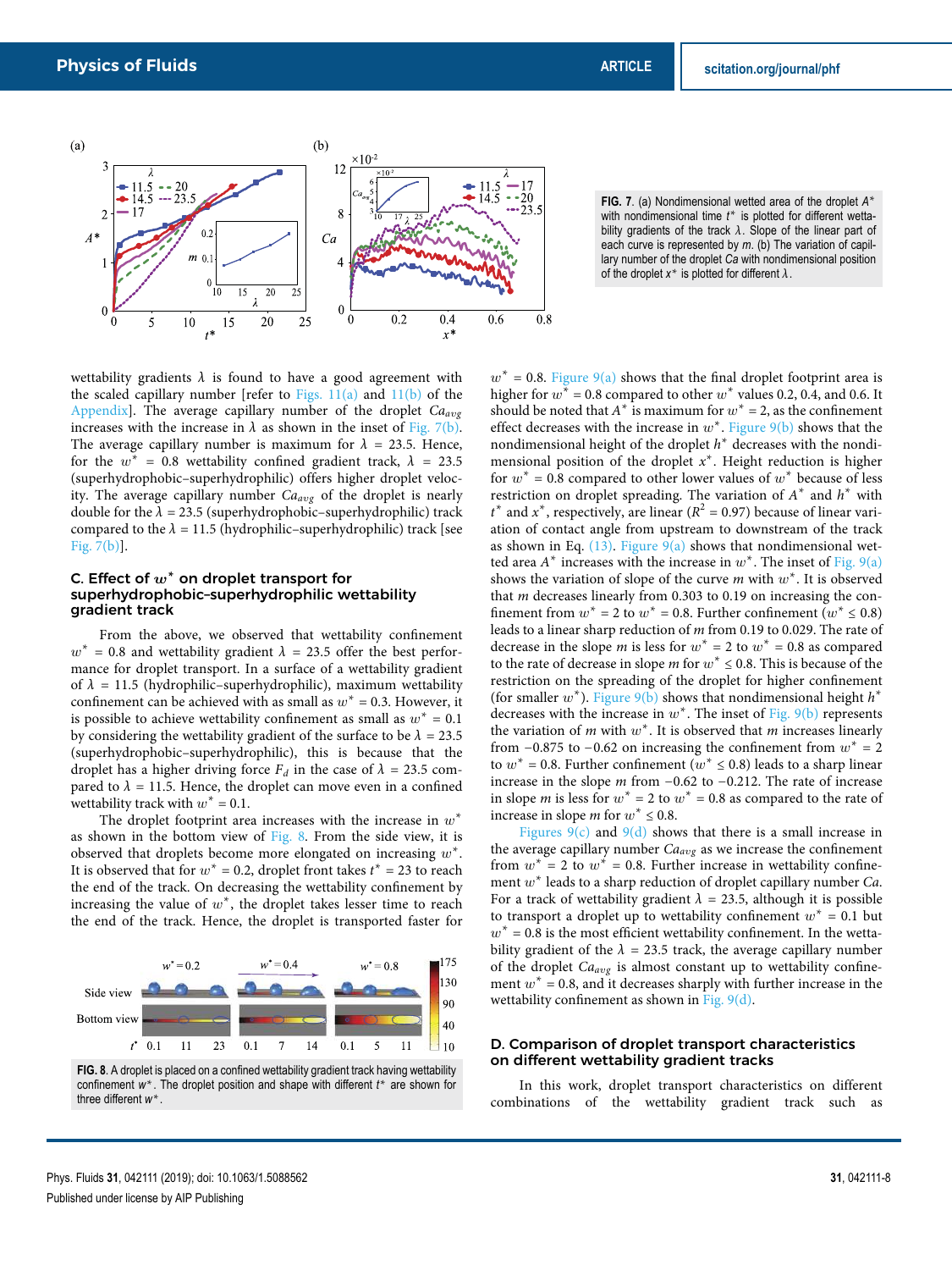

**FIG. 9**. (a) Nondimensional wetted area of the droplet *A* ∗ with nondimensional time t<sup>\*</sup> is plotted for different wettability confinements *w* ∗ . Slope of the linear part of each curve is represented by *m*. (b) The nondimensional height of the droplet *h* ∗ is plotted with the nondimensional position of the droplet *x* ∗ for different *w* ∗ . (c) Variation of capillary number of the droplet *Ca* with the nondimensional position x<sup>\*</sup> is plotted for different *w* ∗ . (d) Variation of average capillary number of the droplet *Ca<sub>avg</sub>* with different *w*<sup>∗</sup> is plotted.

hydrophilic–superhydrophilic and hydrophobic/superhydrophobicsuperhydrophilic are studied. All the cases are studied based on the wettability gradient (represented by  $\lambda$ ) provided on the track. For example, wettability gradient  $\lambda$  = 11.5 and 23.5 represents hydrophilic–superhydrophilic and superhydrophobic– superhydrophilic wettability gradient, respectively. A wettability gradient  $\lambda$  in the range of 12–21.5 represents hydrophobic– superhydrophilic wettability gradient. Droplet behavior changes for different wettability gradients  $\lambda$  and wettability confinements  $(w^*)$ of the track. For  $\lambda$  ranging from 12 to 21.5, droplet velocity increases with the increase in  $\lambda$ . Droplet velocity almost becomes double for  $\lambda$  = 23.5 as compared to  $\lambda$  = 11.5. For  $\lambda$  = 11.5, confinement can be done up to  $w^* \sim 0.3$ , whereas for  $\lambda = 23.5$ , a confinement of  $w^* \sim 0.1$  is possible. For a track with  $\lambda = 11.5$ , droplet spreading is higher compared to all other possible wettability gradients, and hence this group of wettability can be used for the application of droplet-based cooling techniques.

# E. Regimes of droplet transport on wettability gradient confined track

We find that droplet behavior depends on the wettability gradient and confinement of the track. A regime plot of droplet transport is shown for different wettability gradients and confinements in Fig. 10. In the regime plot, wettability gradient  $\lambda$  ranges from 0 to 23.5. The droplet diameter is taken as  $d_0 = 0.5$  mm. We identified three regimes based on the transport of the droplet, namely: (a) moving droplet, (b) stationary droplet, and (c) film. These three regimes are differentiated with the combination of wettability gradient and confinement values, as shown in Fig. 10. The regime in which droplets are transported without creating a film is called the moving droplet regime represented by (a) in Fig. 10. In this regime, droplets travel smoothly from the upstream to the downstream end of the track. It can be observed in Fig. 10 that the droplets do not

travel for wettability confinement  $w^* < 0.1$  irrespective of the wettability gradient of the track. In this stationary droplet regime [regime] (b)], the droplet footprint area is smaller because of the restriction on spreading due to the confinement. Thus, the driving force is not enough to transport the droplet. The droplets do not also get transported for wettability gradient  $\lambda < 4$  with wettability confinement  $w^*$  < 0.6 because of the inadequate wettability gradient to drive the droplets. For  $w^* \ge 0.6$  and  $\lambda$  approximately between 0 and 7.5, droplets become a thin film. The filming regime [regime (c)] is approximated when the droplet footprint length in the direction of droplet transport is greater than  $3d_0$ . As this criterion is imposed, the border of the film regime becomes sharp; this leads to a sharp transition from the moving droplet regime to the film regime and the stationary droplet regime to the film regime. However, there



FIG. 10. Regimes of droplet transport are plotted for different wettability gradients λ and wettability confinements w<sup>\*</sup>. Downstream contact angle θ<sup>L</sup> is fixed as 10<sup>o</sup>. The upstream contact angle  $\theta^H$  varies from 175° to 10°. Length of the track is taken as *L* = 3.5 mm.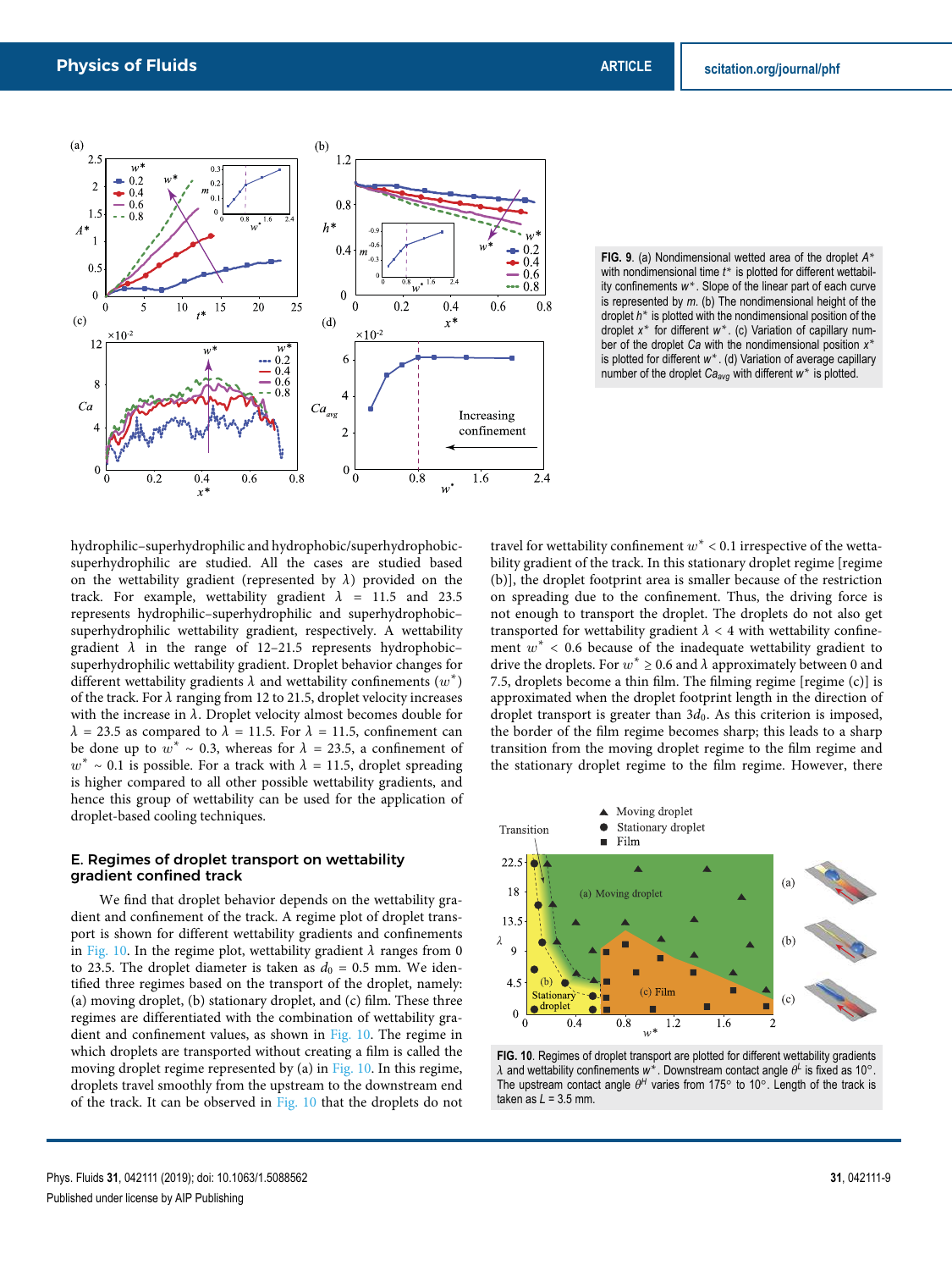is a smooth transition from the stationary droplet to the moving droplet regime across the dashed line as shown in the regime plot in Fig. 10. The representative droplet images of each regime are shown in Fig. 10.

# IV. CONCLUSION

Droplet transport on a confined wettability gradient surface is numerically investigated by considering negligible hysteresis on the surface. Droplet behavior changes for different wettability confinements and gradients of the track. In the hydrophilic wettability gradient track, the droplet moves in the track for the wettability confinement of  $w^* > 0.3$ . However, it is possible to transport the droplet for the wettability confinement up to  $w^* \sim 0.1$  in the case of a superhydrophobic–superhydrophilic wettability gradient track. Droplet velocity was found to be the highest for the superhydrophobic–superhydrophilic wettability gradient track with a wettability confinement of  $w^* = 0.8$ . After studying the effect of wettability confinement and wettability gradient, it is observed that a droplet does not travel for wettability confinement  $w^* < 0.1$  irrespective of the wettability gradient of the track. The droplet cannot also get transported for wettability gradient  $\lambda < 4$  and wettability confinement  $w^*$  < 0.6. For wettability confinement,  $w^*$  > 0.6 and wettability gradient  $\lambda$  < 7.5, a droplet creates a thin film. The outcome of the present study provides the guidelines for the design of efficient droplet transport mechanisms by surface wettability control for lab-on-a-chip (LOC) systems and other microfluidic devices.

### APPENDIX: FORCES INVOLVED DURING DROPLET TRANSPORT ON A WETTABILITY GRADIENT TRACK

In the present case, there are only two significant forces which govern the movement of the droplet. One is the driving force,  $F_d$ , due to the contact angle difference between the rear and front of the droplet. The other force is the hydrodynamic resistance force  $F_r$ which resists the droplet movement. The driving force  $F_d$  is<sup>23</sup>

$$
F_d = 2\sigma R \int_0^{\frac{\pi}{2}} (\cos(\theta_e)_f - \cos(\theta_e)_b) \cos\phi d\phi \approx A\sigma \frac{d \cos\theta}{dx}.
$$
 (A1)

The resistive force  $F_r$  is<sup>23</sup>

$$
F_r \approx \frac{6\pi R \mu_2 U}{\theta_{avg}} \ln(2\epsilon),\tag{A2}
$$

where  $\sigma$  denotes the surface tension of the droplet, R is the wetted radius of the droplet, which is assumed as constant while deriving  $F_r$  by Subramanian *et al.*<sup>23</sup> The wetted area  $A = \pi R^2$  is considered to be constant for deriving  $F_d$  by Subramanian et al.<sup>23</sup> The contact angle of the droplet with the wetted wall is  $\theta_{avg} \approx ((\theta_e)_f + (\theta_e)_b)/2$ . The front static contact angle of the droplet is  $(\theta_e)_f$ , and the rear static contact angle is  $(\theta_e)_b$ . The dimensionless parameter  $\epsilon = l_{s1}/R$ represents the ratio of the slip length  $l_{s1}$  to the footprint radius or the wetted radius R of the droplet. The slip length is  $l_{s1} = 0.5 \times 10^{-9}$  <sup>23</sup> The dynamic viscosity of the droplet is  $\mu_2$ , and the velocity of the droplet is U. In the present case, the droplet stretching is significant and hence the wetted area is not circular so we modified Eqs. (A1) and  $(A2)$  by considering the transient wetted area of the droplet  $A(t)$ . The approximated  $F_d$  and  $F_r$  are

$$
F_d \approx A(t)\sigma \frac{d\cos\theta}{dx},\tag{A3}
$$

$$
F_r \approx \frac{6\pi R(t)\mu_2 U}{\theta_{avg}(t)} \ln(2\epsilon). \tag{A4}
$$

We have approximated  $R(t) \sim \sqrt{A(t)}$ , where  $\theta_{avg}(t)$  is the average contact angle at which the droplet is exposed which is changing during the transport of the droplet,  $\theta_{avg}(t) = ((\theta_e)_f(t))$  $+(\theta_e)_b(t))/2.$ 

The resultant net force  $(F_d - F_r)$  is responsible for the droplet transport which is equal to  $m \frac{dU}{dt}$  as per Newton's law of motion

$$
F_d - F_r = m \frac{dU}{dt},
$$
 (A5)

where *m* is mass of the droplet. The driving force  $F_d$  can be scaled as

$$
F_d \sim R(t)^2 \sigma \frac{(\cos \theta^H - \cos \theta^L)}{L}.
$$
 (A6)

Similarly,  $F_r$  can be scaled as

$$
F_r \sim \frac{\mu_2 U R(t)}{\theta_{avg}(t)} \ln\left(\frac{l_s}{R(t)}\right). \tag{A7}
$$

The right-hand side of Eq.  $(A5)$  can be scaled as

$$
m\frac{dU}{dt} \sim \rho R_0^3 \frac{U}{\tau}.
$$
 (A8)

 $R_0$  is the initial droplet radius. The velocity of the droplet  $U = x/\tau$ , where x is the center position of the droplet. The reference time scale is considered to be  $\tau$ . To obtain  $\tau$ , we invoke the idea that at any instant, the transport is caused by the capillary or driving force  $F_d$  so that  $m \frac{dU}{dt} \sim F_d \Rightarrow \frac{mx}{\tau^2} \sim R(t)^2 \sigma \frac{(\cos \theta^H - \cos \theta^L)}{L}$  $\Rightarrow \tau \sim L \sqrt{\frac{\rho R(t) x^*}{\sigma(\cos \theta^H - \cos \theta)}}$  $\frac{\rho R(t)x^*}{\sigma(\cos\theta^H-\cos\theta^L)}$ . Here,  $x^*=\frac{x}{L}$ . The velocity of the droplet U can be replaced by the capillary number of the droplet Ca by using the expression  $Ca = \mu_2 U/\sigma$ . By using the scaled expression of  $F_d$ ,  $F_r$ , and  $m \frac{dU}{dt}$  and also the expression of *Ca* in Eq. (A5), we will get the following scaled expression of Ca:

$$
Ca \sim \frac{\left(\frac{R(t)^2}{L}\right)(\cos\theta^H - \cos\theta^L)}{\frac{\rho R_0^3}{\mu_2 \tau} + \frac{R(t)\ln(l_s/R(t))}{\theta_{avg}(t)}},
$$
(A9)

$$
Ca = K_1 \frac{\left(\frac{R(t)^2}{L}\right) (\cos \theta^H - \cos \theta^L)}{\frac{\rho R_0^3}{\mu_2 \tau} + \frac{R(t) \ln(l_s/R(t))}{\theta_{avg}(t)}},
$$
(A10)

where  $K_1$  is a fitting parameter whose value is 2.32 (with  $R^2 \sim 0.9$ ). Equation (A10) gives the variation of Ca for different wettability gradients ~ (cos  $\theta^H$  – cos  $\theta^L$ ) $d_0/L$  with different wetted radii  $R(t)$ . Figure 11 shows the variation of both scaled Ca [using Eq. (A10)] and numerical Ca (using simulation results) during the transport of the droplet for two different wettability gradients 11.5 and 23.5 having  $w^* = 2$ . For wettability gradient 11.5, scaled and numerical Ca follow the same trend as shown in Fig. 11(a). The small jump in the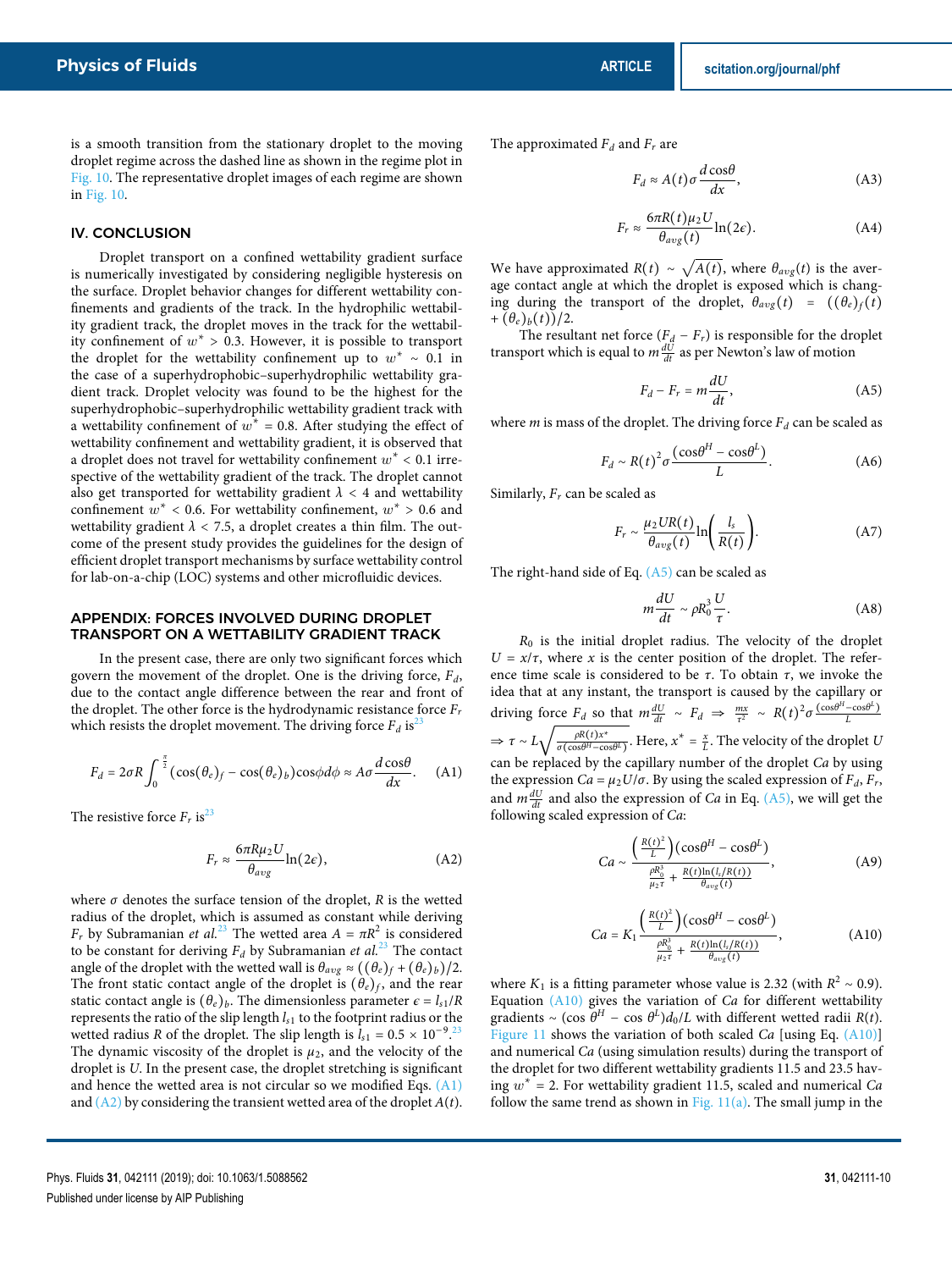

**FIG. 11**. (a) Variation of the scaled *Ca* and the numerical *Ca* of the droplet is plotted with the nondimensional position of the droplet  $x^*$  for wettability gradient  $\lambda = 11.5$  and wettability confinement  $w^* = 2$ . (b) Variation of the scaled *Ca* and the numerical *Ca* of the droplet is plotted with *x* ∗ for  $\lambda = 23.5$  and  $w^* = 2$ .

**FIG. 12**. (a) Variation of the net driving force  $(F_d - F_r)$  and capillary number of the droplet *Ca* is plotted with the nondimensional position of the droplet  $x^*$  for  $\lambda = 11.5$  and  $w^* = 2$ . (b) Variation of  $F_d$ ,  $F_r$ , and *d* cos  $\theta/dx$  with  $x^*$  is plotted for  $\lambda$  = 11.5 and  $w^*$  = 2. (c) Variation of the net driving force  $(F_d - F_r)$  and *Ca* is plotted with  $x^*$  for  $\lambda = 23.5$  and  $w^* = 2$ . (d) Variation of  $F_d$ ,  $F_r$ , and *d* cos  $\theta$ /*dx* with *x*<sup>\*</sup> is plotted for  $\lambda = 23.5$  and  $w^* = 2$ .

numerical Ca in the initial part of the curve is due to the initial sharp spreading of the droplet, which is not accounted in the scaling of Ca. For wettability gradient 23.5, the *Ca* increases up to  $x^* = 0.4$  and decreases further as shown in Fig. 12(b).

As shown in Figs. 12(a) and 12(c), the magnitude of  $(F_d - F_r)$ increases initially, and after some distance, it decreases. The droplet velocity reaches its maximum velocity when the magnitude of  $(F_d - F_r)$  is maximum. This is true for both  $\lambda = 11.5$  and 23.5. The variation of  $(F_d - F_r)$  and  $Ca$  with  $x^*$  also follows a similar trend as shown in Figs. 12(a) and 12(c). The variation of  $F_d$ ,  $F_r$ , and d cos  $\theta/dx$  with  $x^*$  is shown in Figs. 12(b) and 12(d) for  $\lambda = 11.5$  and 23.5, respectively. The driving force  $F_d$  is dependent on  $A(t)$  and d cos  $\theta/dx$  as shown in Eq. (A3). A(t) increases continuously during the transport of the droplet. Initially, the decrease in  $d \cos \theta/dx$  is slow compared to the increase in  $A(t)$ . This results in the increase in  $F_d$ up to  $x^* = 0.3$  as shown in Fig. 12(b). After that, because of the sharp reduction of d cos  $\theta/dx$  and slow increase in  $A(t)$ ,  $F_d$  decreases for  $x^* \ge 0.3$ .

As shown in Eq.  $(A4)$ , the resistive force  $F<sub>r</sub>$  is dependent on the velocity of the droplet U and the wetted radius  $R(t) \sim \sqrt{A(t)}$ . The continuous increase in  $R(t)$  along the direction of droplet transport makes  $F_r$  to increase continuously.  $F_r$  will also increase on increasing U, however, the effect of  $R(t)$  is more significant than U. Therefore, the combined effect of U and  $R(t)$  makes the  $F<sub>r</sub>$  to increase.

# **REFERENCES**

<sup>1</sup>X. Yao, Y. Song, and L. Jiang, "Applications of bio-inspired special wettable surfaces," Adv. Mater. **23**(6), 719–734 (2011).

<sup>2</sup>J. Li and Z. Guo, "Spontaneous directional transportations of water droplets on surfaces driven by gradient structures," Nanoscale **10**(29), 13814–13831 (2018).

<sup>3</sup>A. Ghosh, R. Ganguly, T. M. Schutzius, and C. M. Megaridis, "Wettability patterning for high-rate, pumpless fluid transport on open, non-planar microfluidic platforms," Lab Chip **14**(9), 1538–1550 (2014).

A. A. Darhuber, J. P. Valentino, S. M. Troian, and S. Wagner, "Thermocapillary actuation of droplets on chemically patterned surfaces by programmable microheater arrays," J. Microelectromech. Syst. **12**(6), 873–879 (2003).

5 S. Mettu and M. K. Chaudhury, "Motion of drops on a surface induced by thermal gradient and vibration," Langmuir **24**(19), 10833–10837 (2008).

<sup>6</sup>M. Foroutan, S. M. Fatemi, F. Esmaeilian, V. Fadaei Naeini, and M. Baniassadi, "Contact angle hysteresis and motion behaviors of a water nanodroplet on suspended graphene under temperature gradient," Phys. Fluids **30**(5), 052101 (2018).

 ${\rm ^7V.}$  Jaiswal, A. Harikrishnan, G. Khurana, and P. Dhar, "Ionic solubility and solutal advection governed augmented evaporation kinetics of salt solution pendant droplets," Phys. Fluids **30**(1), 012113 (2018).